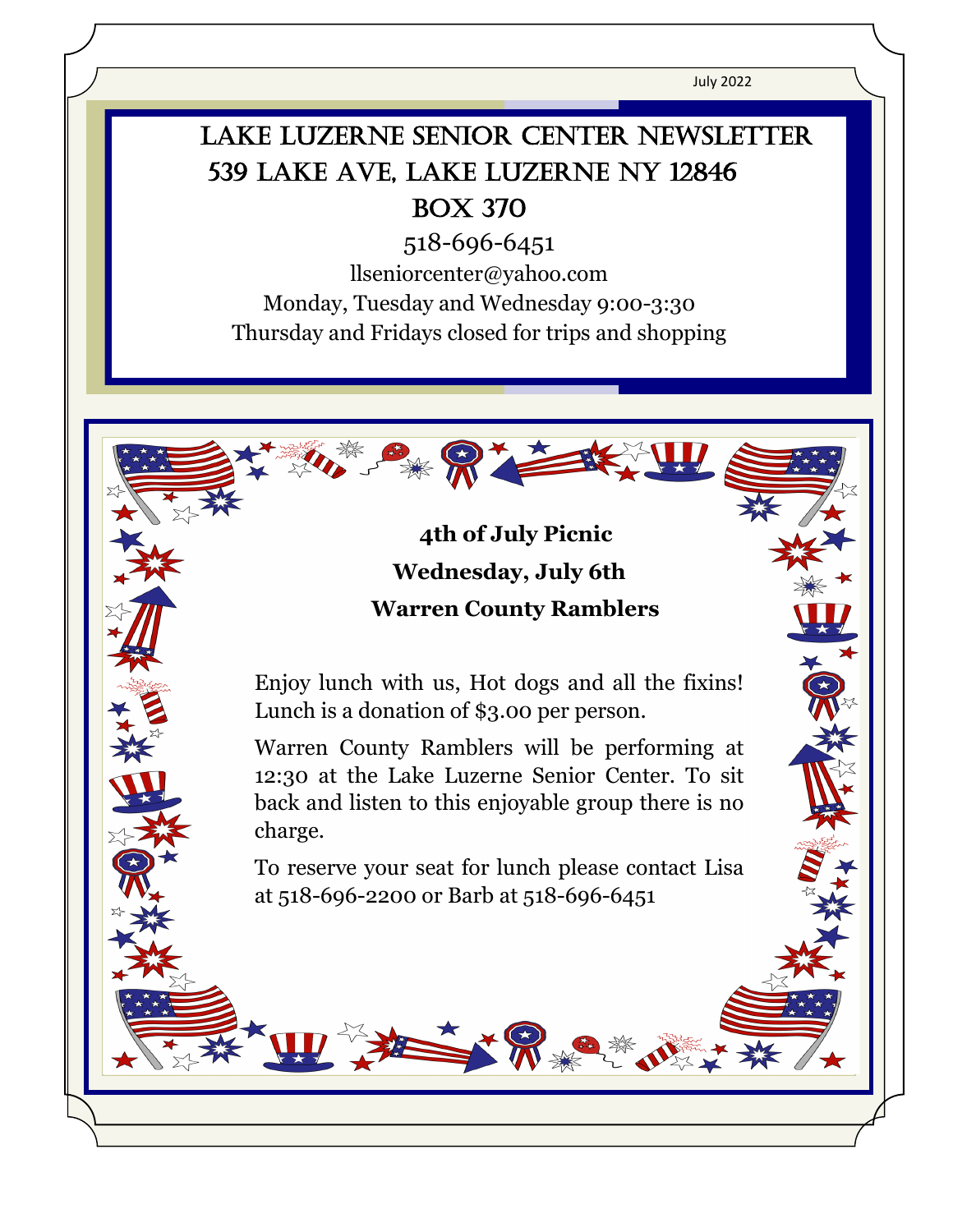#### **Vinyasa Flow Yoga**

Mondays, at 5:30 for 75 minute vinyasa flow. Mats will be placed a minimum of 6 feet apart. For now, no props , food or beverage will be provided. Please bring mat, straps, blocks and any other yoga props you wish to practice with you. All personal belongings will be placed next to your mat while practicing.

# **Movie and a Meal Tuesday, July 12th 11:00 The Cannonball Run**

You'll root for them all... but you'll never guess who wins. In this movie Burt Reynolds is an adventurer who decides to participate in an illegal car race all over the country, There is an all-star cast of racers that will do anything to outrun all the difficulties (including the police) and win the race.

A wide variety of eccentric competitors participate in a wild and illegal cross-country road race. However, the eccentric entrants will do anything to win the road race, including low-down, dirty tricks. However, the eccentric entrants will do anything to win the road race, including low-down, dirty tricks.

### **Music in the Park**

The Lake Luzerne Regional Chamber of Commerce and the Town of Lake Luzerne are sponsoring 2022 annual Summer Concert Series.

In Pavilion Park, Lake Avenue 6:30-8:30 Rain or Shine!

**Elivis** Tuesday, July 12th

**Bobby Dick & Suzie Q** Wednesday, August 17th

#### **Office for the Aging Meal Site**

For those of you who would regularly dine in with us, you can still take home a frozen meal for Tuesday and Thursday. We are looking forward to seeing you all on Monday, Wednesday and Friday. Call Lisa at 518-696-2200 to let us know you are coming.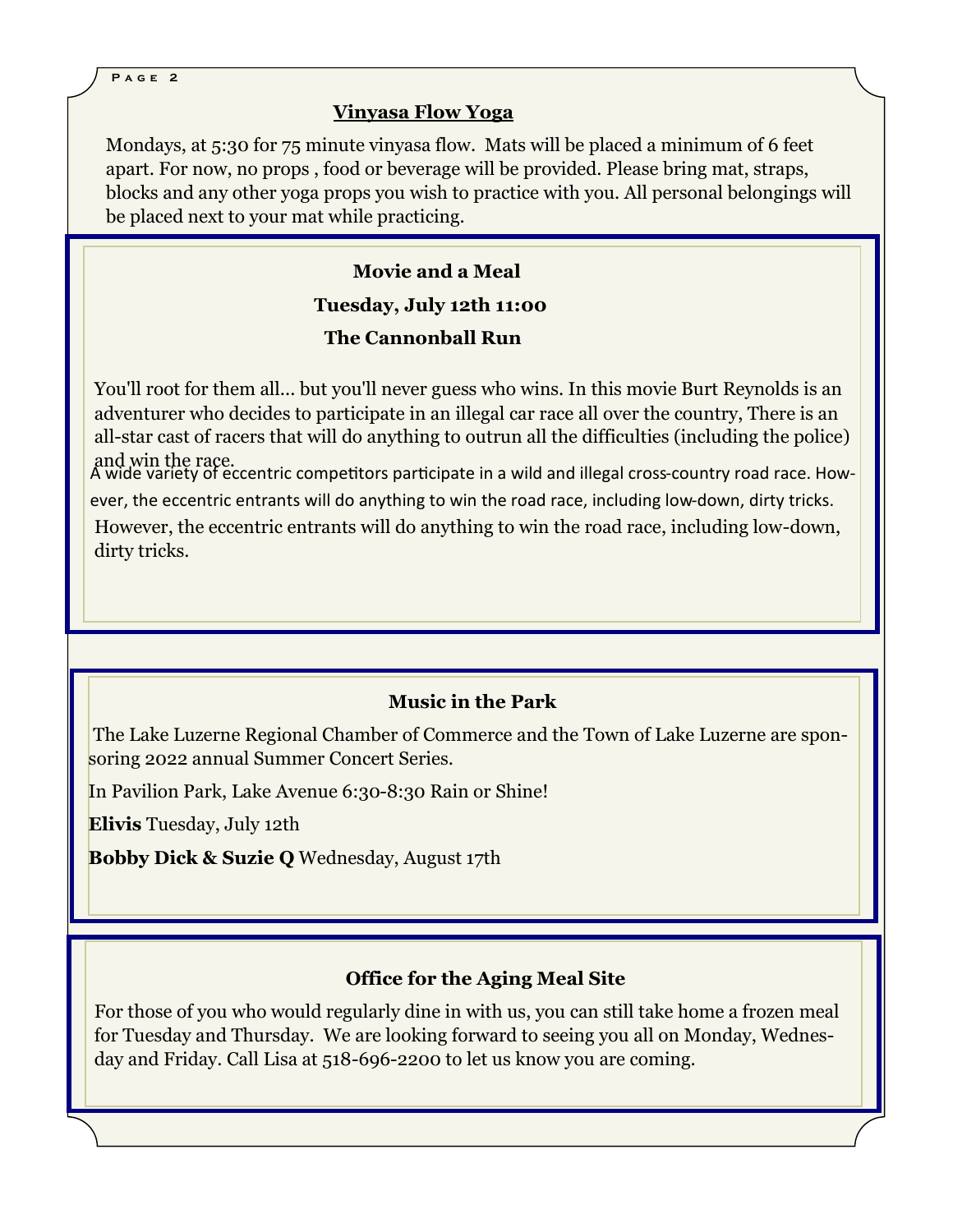## **Upcoming Trips**

**P a g e 3**

**Local Shopping Trip:** Thursday, July 7th

**Warrensburg Flower Tour:** Saturday, July 9th (Openings)

**Bellamy/Ferriday Tour:** Tuesday, July 12th (Full)

**Rail Trail Ride:** Thursday: July 14th (Full)

**Local Shopping Trip:** Thursday July, 21st

**Van Gogh Immersive Experience:** Thursday, July 28th (Full)

**Mondays Osteo Busters 9:30-10:30 Coffee 10:30-11:30 Po-ke-no 12:30-2:30 (looking for those interested in playing) Yoga 5:30-6:45 Tuesdays Movie/Meal 7/12 11:00 Wednesdays Osteo Busters 9:30-10:30 Coffee 10:30-11:30 Chicken Feet 12:30**

 **Great Camp Santanoni:** Thursday, August 4th (3 openings)

Relax and Enjoy a 5 mile wagon ride on the carriage road that meanders through the Santanoni Preserve, located on State land. You may wander through the buildings and along the shores of Newcomb Lake. Bring a picnic lunch to enjoy on the decks of the Great Camp. The wagon will also stop at the farm that once supported the guests of Santanoni. The beauty of the lake and camp the scent of the Adirondack Forests and the sounds of wildlife will surround you. Call Barb to reserve your seat.